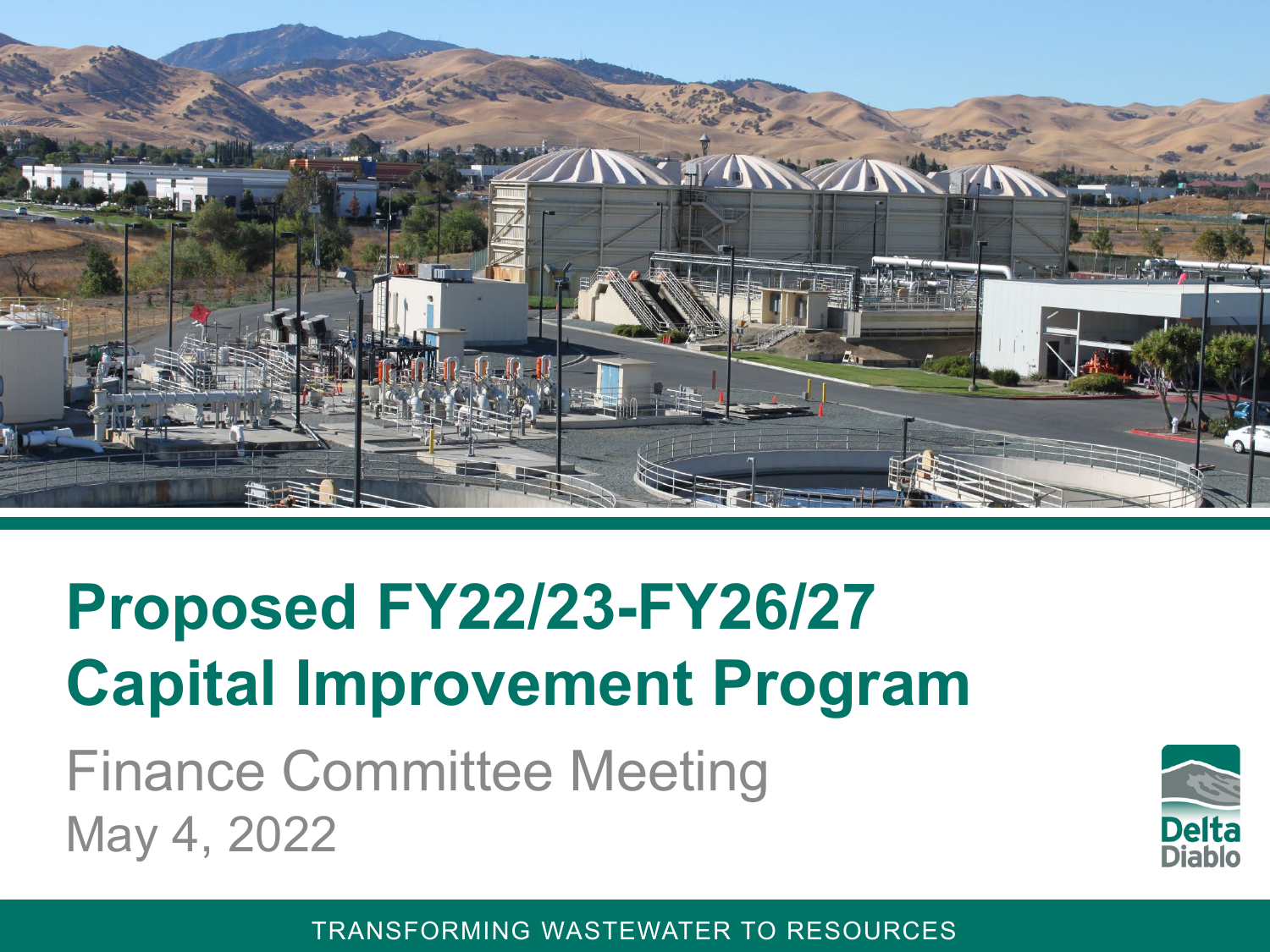### **CIP Development Process Financial Sustainability Guiding Principles**



**Develop Scopes, Budgets, Schedules for Selected New Projects Solicit New Project Ideas to Address New Issues Update Existing Project Scopes, Budgets, and Schedules Prioritize Existing and New Projects based on Key Criteria Develop Funding Plan and Assess Rate Impacts**

- Critically review operating budget each year to identify budget adjustment needs and opportunities
- **Ensure effective prioritization of a capital improvement program (CIP) that addresses critical infrastructure needs**
- Utilize a 5-year rate model to identify SSC revenue needed to meet cost projections without sharp rate increases
- **Maximize cash funding of CIP (vs. debt financing) to ensure lowest overall costs for District customers**
- Meet District policy to maintain minimum reserve balance
- Factor growth into SSC calculation each year to ensure equitable cost allocation across customers
- **Reserve future debt capacity for long-term nutrient management treatment plant upgrades**
- Maintain SSCs below average relative to peer agencies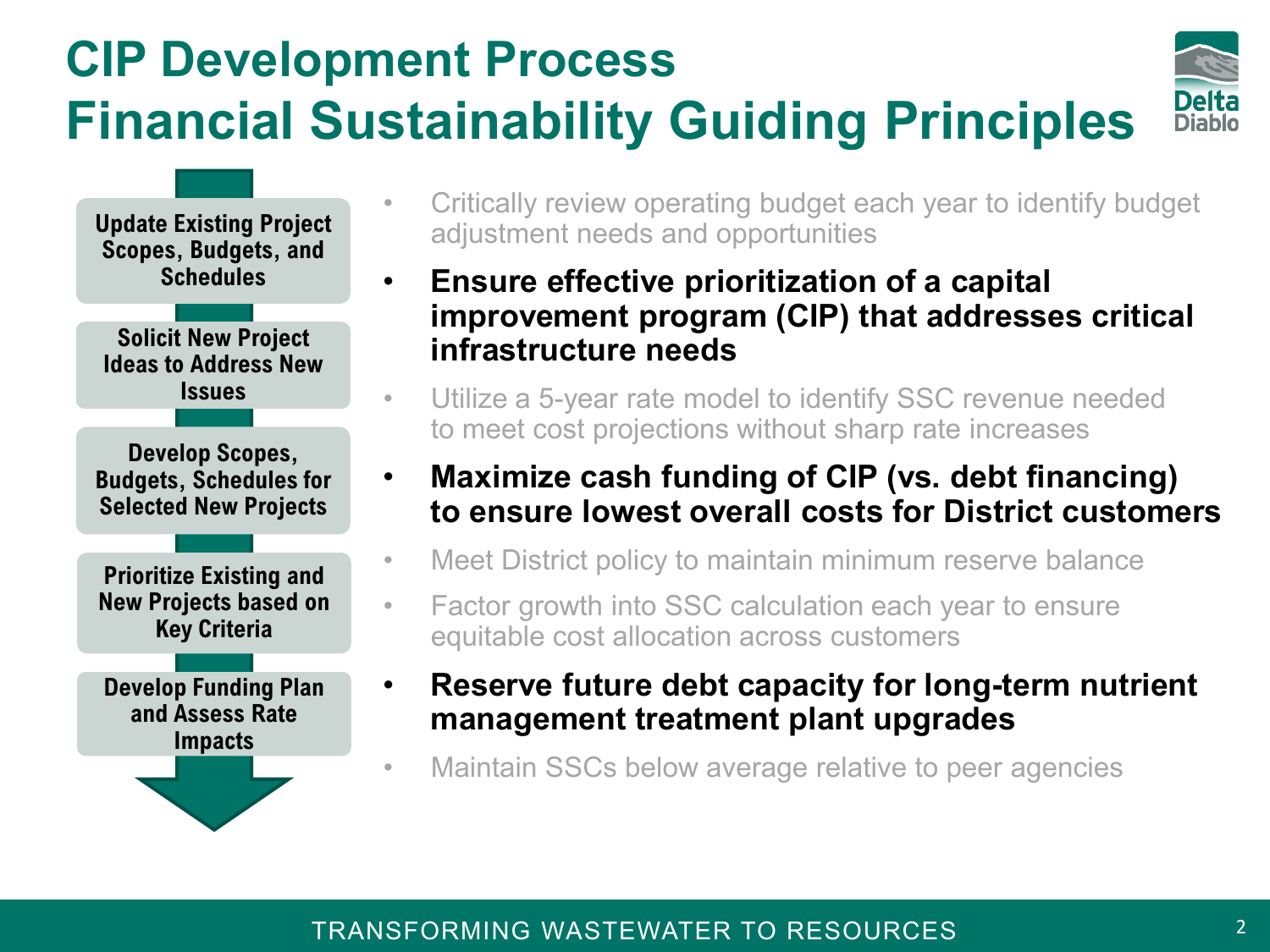# **Proposed CIP Overview**



### • **Total planned 5-year CIP = \$135.9 million**

- Supporting Strategic Plan implementation
- **Investing in existing wastewater infrastructure renewally**
- **Addressing new infrastructure needs**
- Adapting to shifting project priorities and changes
- **Integrating key asset management principles**
- **•** Driving organizational improvement
- Planning for the future

### • FY22/23 CIP Budget Request

- **Required FY22/23 CIP budget appropriation = \$9.1M**
- Estimated carryover budget for FY22/23 = \$7.7M
- **Estimated FY22/23 CIP expenditures = \$16.8M**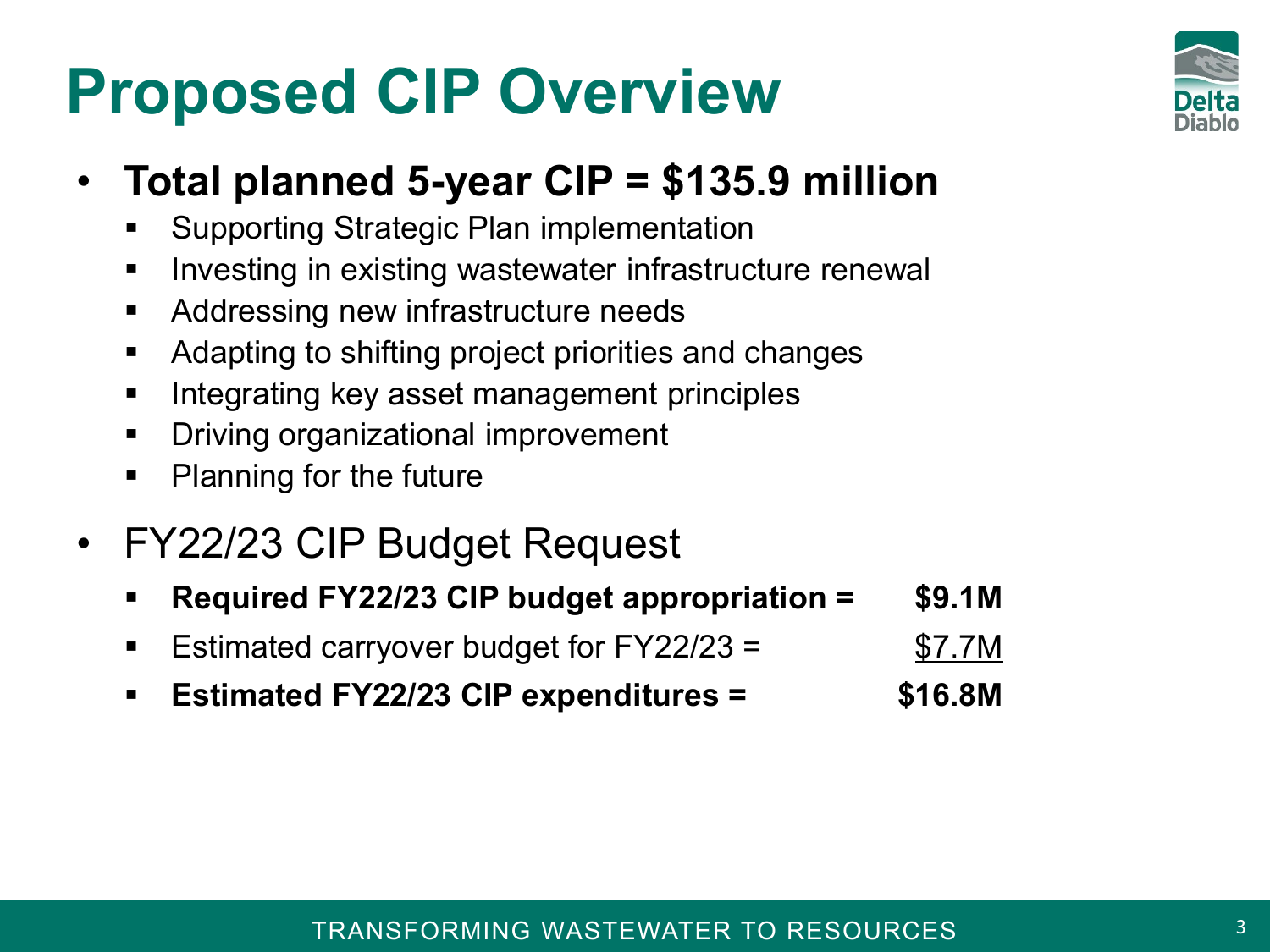# **Proposed 5-year CIP Overview Planned Expenditures by Major Area**



TRANSFORMING WASTEWATER TO RESOURCES

Delta<br>Diablo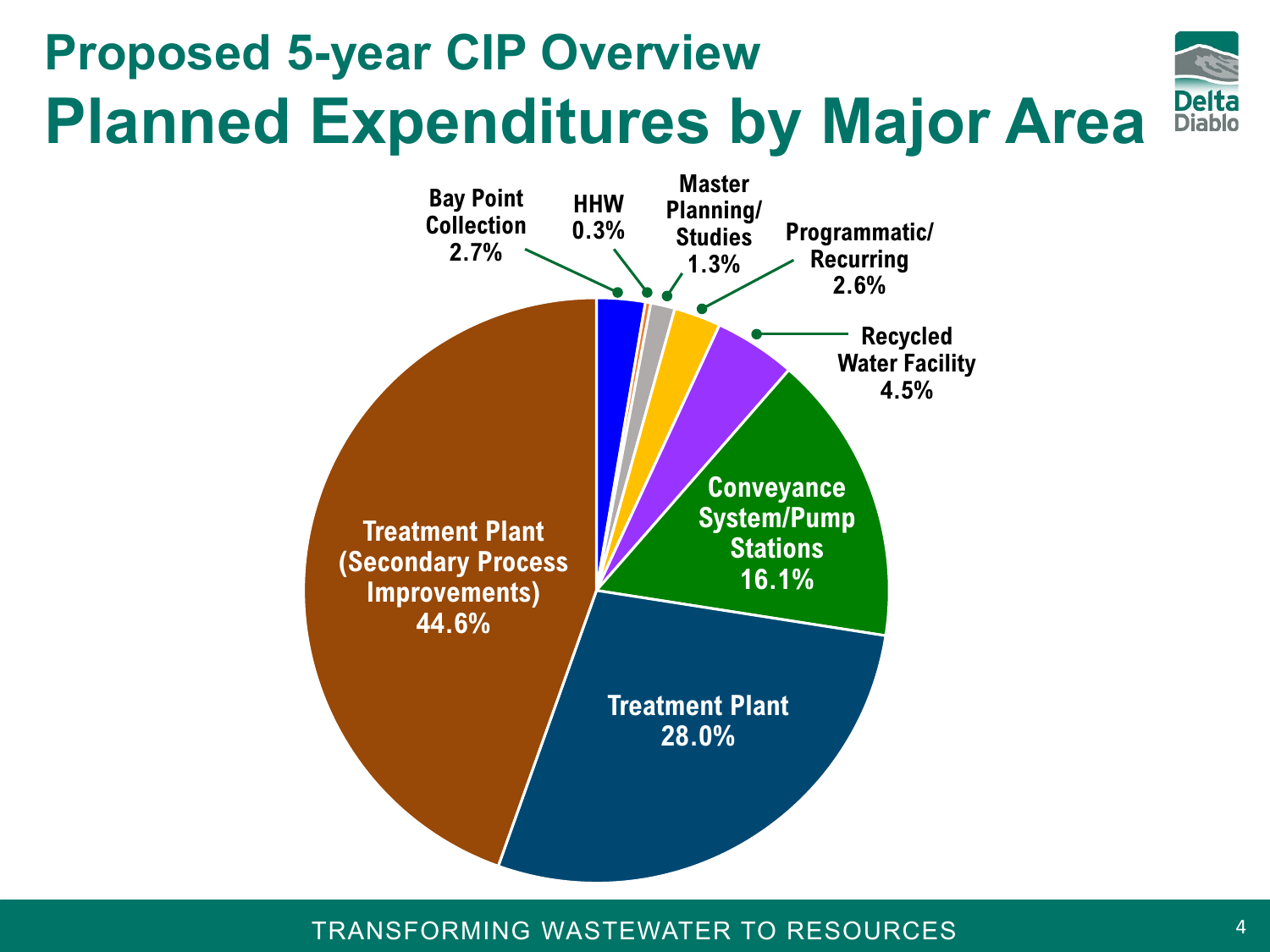## **Proposed 5-year CIP Overview Planned Expenditures by FY**



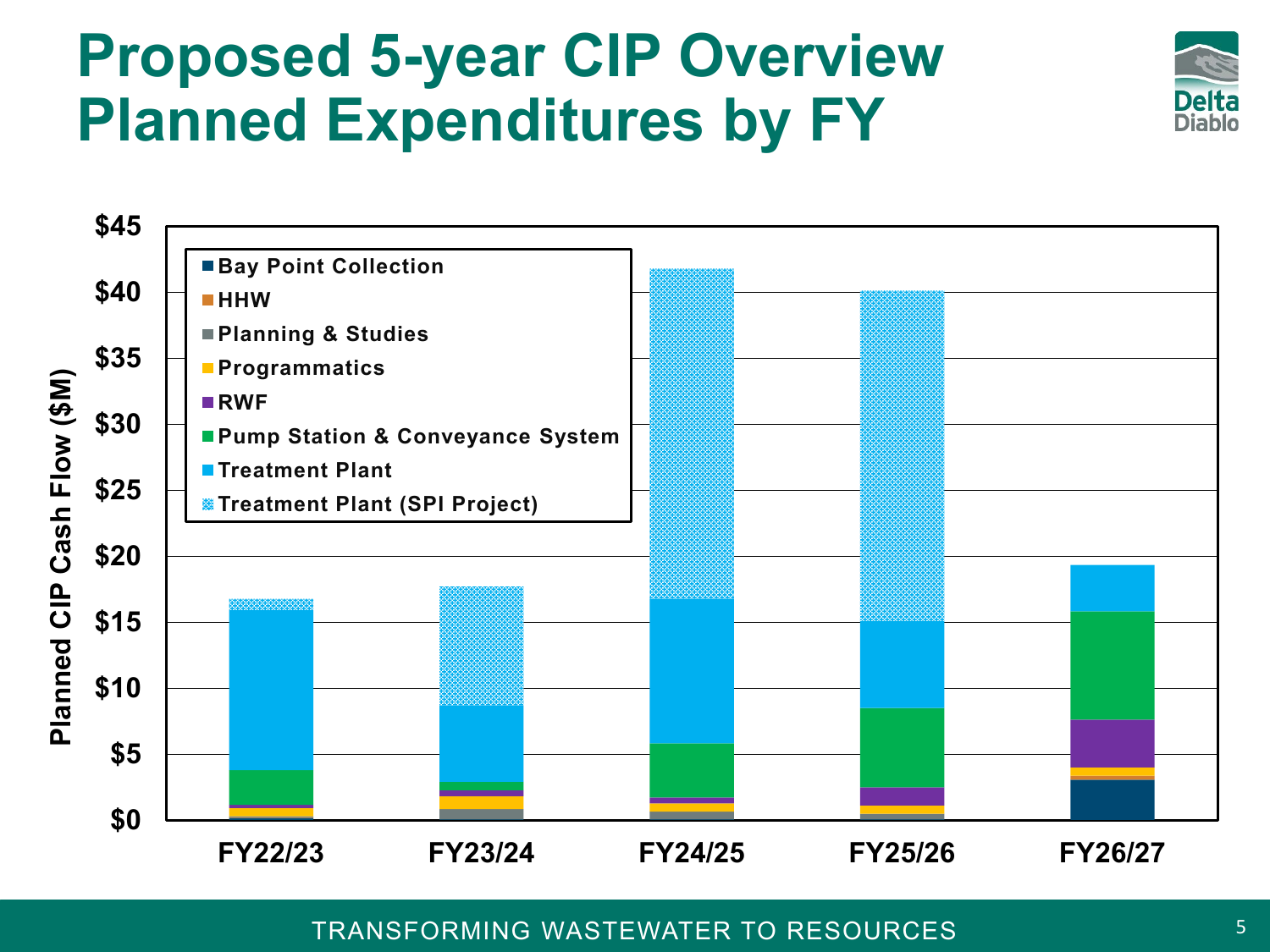# **CIP Highlights** *Addressing New Infrastructure Needs*



• Identified seven new projects within the 5-year CIP = \$3.0M

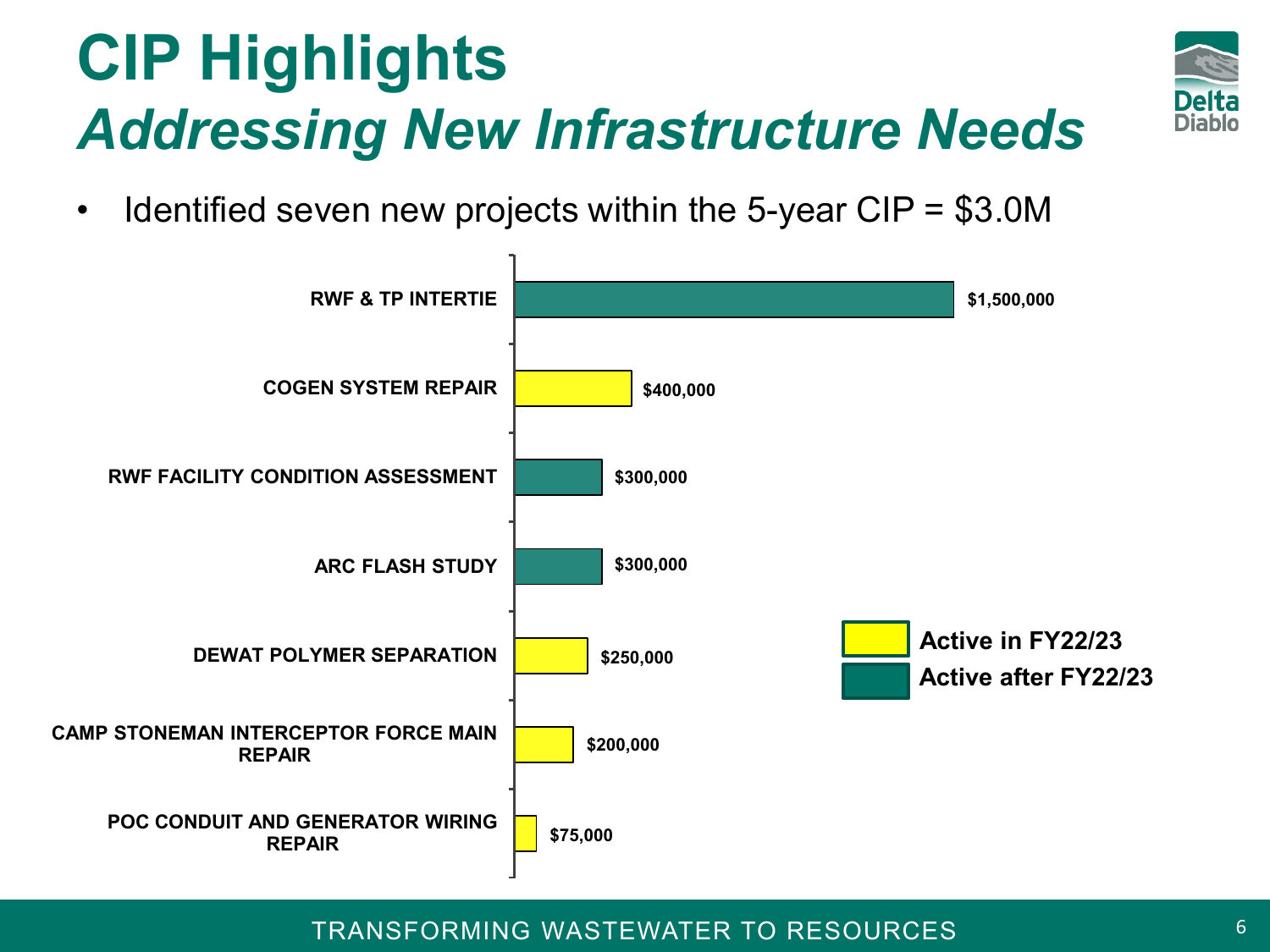### **CIP Highlights** *Investing in Existing WW Infrastructure Renewal*



• 78% of the CIP total is allocated to support rehabilitation and/or replacement of existing critical wastewater infrastructure (WW Capital Asset Replacement Fund)

| <b>Project</b>                                                           | <b>5-Year CIP</b><br>Cost (\$M) | <b>FY22/23</b><br><b>Budget (\$M)</b> |
|--------------------------------------------------------------------------|---------------------------------|---------------------------------------|
| <b>Antioch Pump Station and</b><br><b>Conveyance System Improvements</b> | 17.6                            |                                       |
| <b>WWTP Electrical Switchgear</b><br>Replacement                         | 6.0                             | 6.0                                   |
| <b>Cogeneration Engine Improvements</b>                                  | 5.0                             | 0.3                                   |
| <b>Bridgehead Pipeline Replacement</b>                                   | 1.3                             | 1.3                                   |
| Manhole, Gravity Interceptor, and<br><b>Easement Road Improvements</b>   | 1.5                             | 1.5                                   |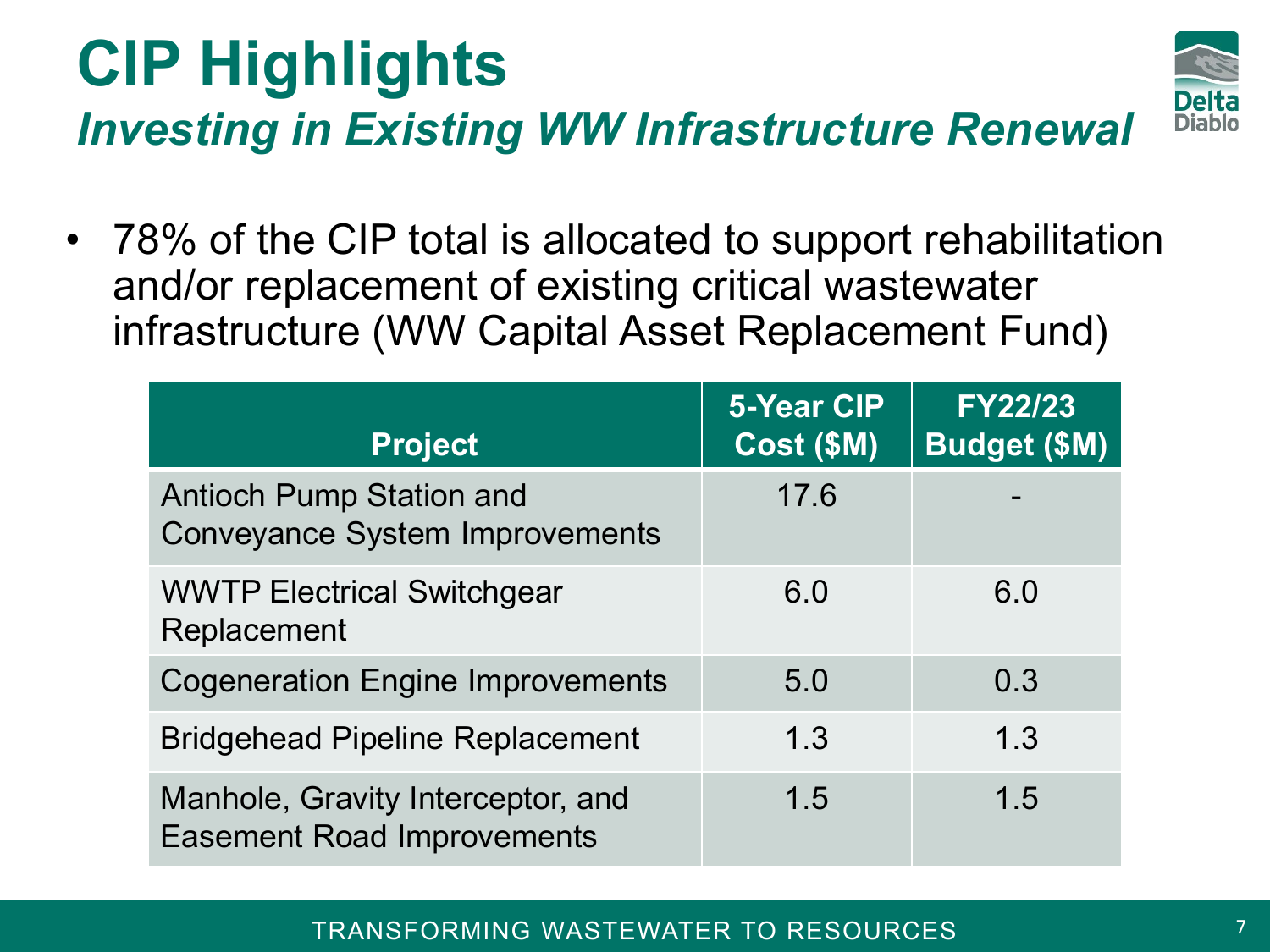# **CIP Totals by Major District Fund**



| <b>Fund</b>                      | <b>5-year CIP</b><br>Total (\$M) | % of 5-year<br><b>CIP Total</b> |
|----------------------------------|----------------------------------|---------------------------------|
| Wastewater                       |                                  |                                 |
| <b>Capital Asset</b>             | 2.4                              | 1.8                             |
| <b>Capital Asset Replacement</b> | 105.5                            | 77.6                            |
| Expansion                        | 13.1                             | 9.6                             |
| <b>Advanced Treatment</b>        | 4.2                              | 3.1                             |
| <b>Recycled Water</b>            |                                  |                                 |
| <b>Capital Asset</b>             | 1.6                              | 1.2                             |
| <b>Capital Asset Replacement</b> | 4.2                              | 3.1                             |
| Expansion                        | 0.2                              | 0.1                             |
| <b>Bay Point Collection</b>      | 4.2                              | 3.1                             |
| <b>HHW</b>                       | 0.5                              | 0.4                             |
| Total                            | \$135.9M                         | 100%                            |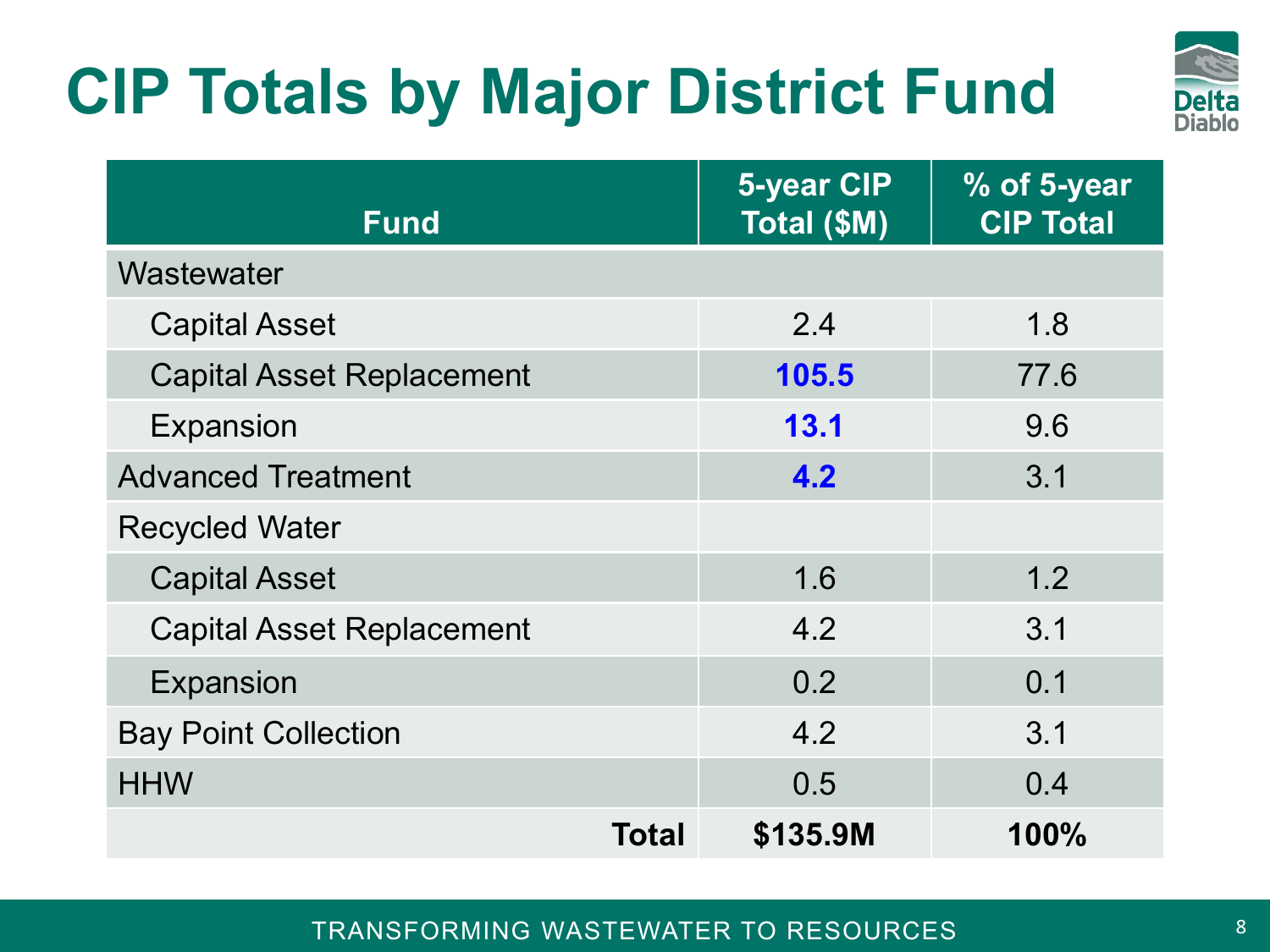### **CIP Highlights** *Ensuring Integrity of BP Collection System*



- District owns/operates 43 miles of gravity sewers
	- **Bay Point Sewer Repairs Phase 5 Project** 
		- \$3.0M included in FY26/27 to support inspection, repair, and rehabilitation of prioritized segments for ongoing compliance with 2013 River Watch Settlement Agreement
	- Unanticipated Bay Point Repairs and Manhole Adjustments Project
		- \$0.5M included for unanticipated failure(s) in collection system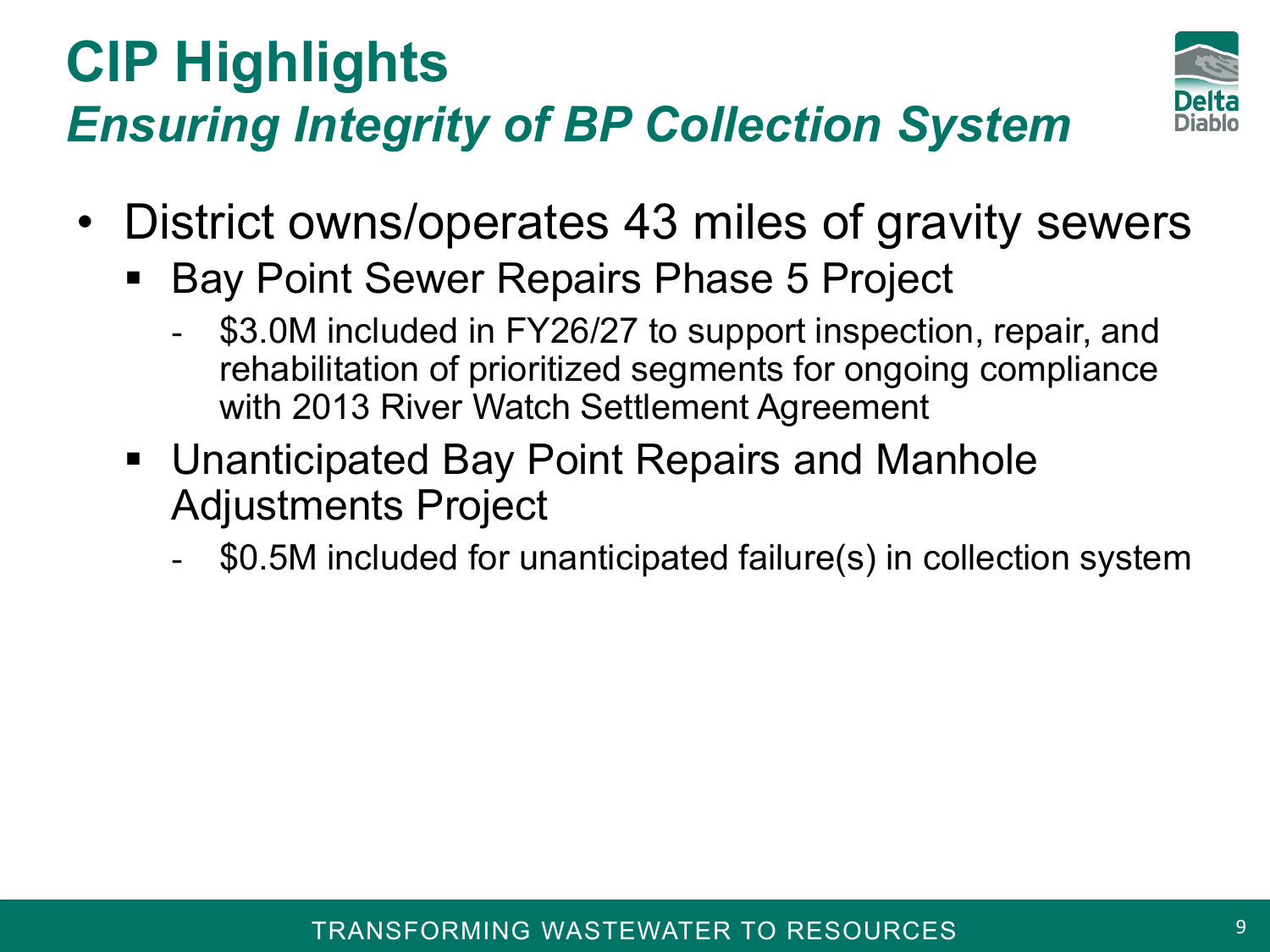## **CIP Highlights** *Planning for the Future*



• Five master planning efforts are included in proposed CIP to identify near- and long-term strategies, needs, and priorities

| <b>Description</b>                                                     | <b>Cost</b><br>(SM) | <b>Schedule</b> |
|------------------------------------------------------------------------|---------------------|-----------------|
| <b>Recycled Water Master Plan Update</b>                               | 0.3                 | FY23/24         |
| <b>Supervisory Control and Data Acquisition</b><br>(SCADA) Master Plan | 0.5                 | FY23/24         |
| <b>Arc Flash Study</b>                                                 | 0.3                 | FY24/25         |
| <b>Electrical System Master Plan</b>                                   | 0.3                 | FY24/25         |
| <b>Biosolids Management Master Plan</b>                                | 0.4                 | FY25/26         |